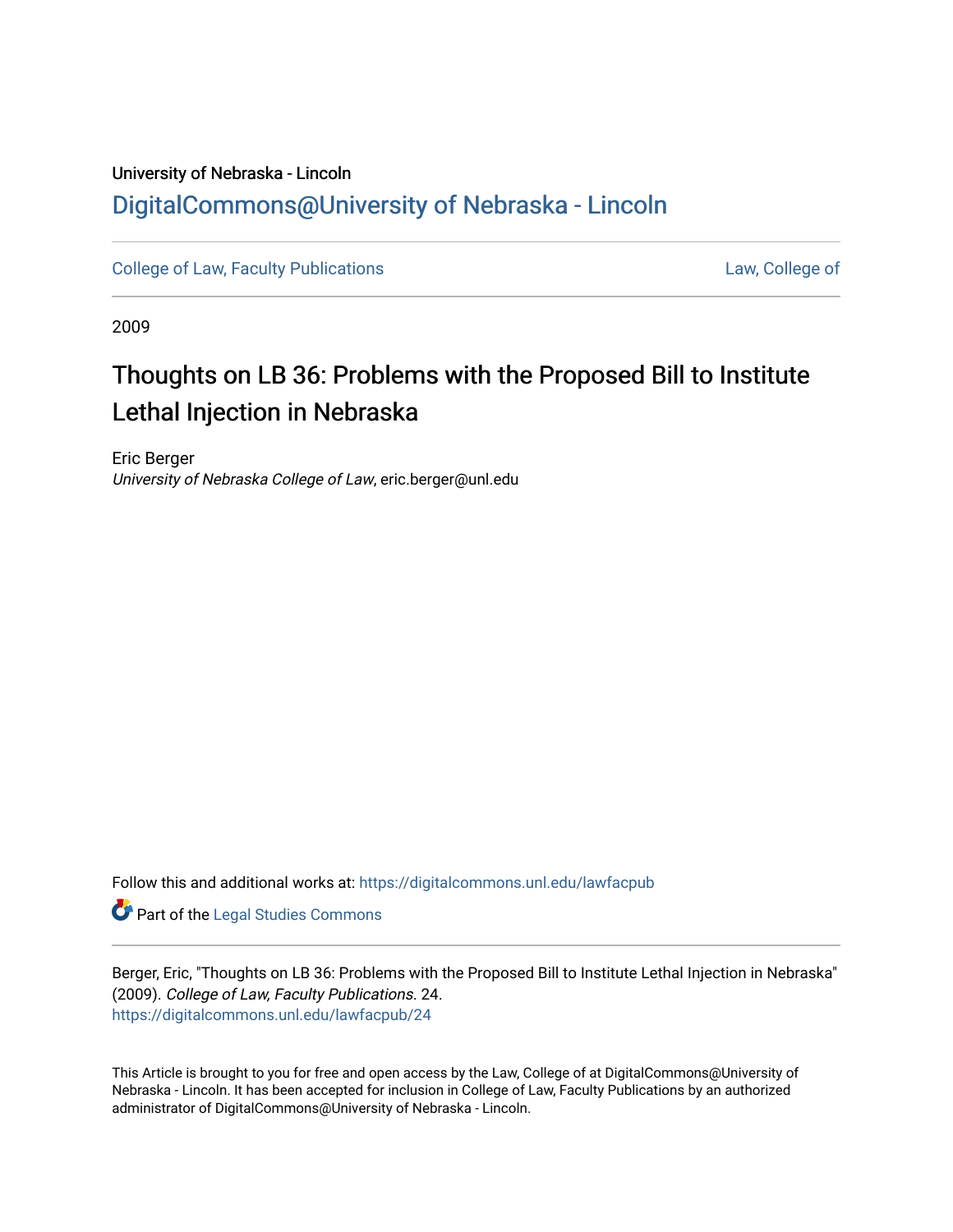## **NEBRASKA LAW REVIEW BULLETIN**

**Issue 1 lawreview.unl.edu** 

### *Thoughts on LB 36: Problems with the Proposed Bill to Institute Lethal Injection in Nebraska*

By Eric Berger\*

#### **Introduction**

In February 2008, the Nebraska Supreme Court held in *State v. Mata* that Nebraska's electrocution procedure violated the Nebraska constitution's prohibition against cruel and unusual punishment.<sup>1</sup> Mata left Nebraska in the curious position of having the death penalty on the books without a constitutional method of executing death sentences. In December 2008, Nebraska Attorney General Jon Bruning submitted a report to the Governor recommending that Nebraska adopt lethal injection as a new means to carry out a sentence of death. General Bruning's report included LB 36, a proposed statute that would institute lethal injection in Nebraska.

On January 29, 2009, the Judiciary Committee of the Nebraska legislature conducted hearings about LB 36 and LB 306, a competing bill that proposed repealing the death penalty in Nebraska and replacing it with life imprisonment without the possibility of parole. Several lawyers, doctors, professors, and other citizens (including former Nebraska Senator Ernie Chambers) testified on either or both bills. I was among the people who testified on LB 36 (the lethal injection bill). Specifically, I argued that LB 36 contained several provisions that would insulate Nebraska's lethal injection procedure from democratic review and would therefore risk creating a flawed, dangerous procedure. I am attaching here my written testimony from that  $day.<sup>2</sup>$ 

#### **Written Testimony to the Judiciary Committee**

January 29, 2009

Re: Opposition to LB 36 Lethal Injection

Members of the Judiciary Committee:

My name is Eric Berger, and I am an Assistant Professor of Law at the University of Nebraska College of Law here in Lincoln. Before I moved to Nebraska a year and a half ago to

Assistant Professor of Law, University of Nebraska College of Law.

<sup>1</sup> State v. Mata, 275 Neb. 1, 67, 745 N.W.2d 229, 278 (2008).

<sup>&</sup>lt;sup>2</sup> Minor stylisitic and citation edits have been made to my original written testimony.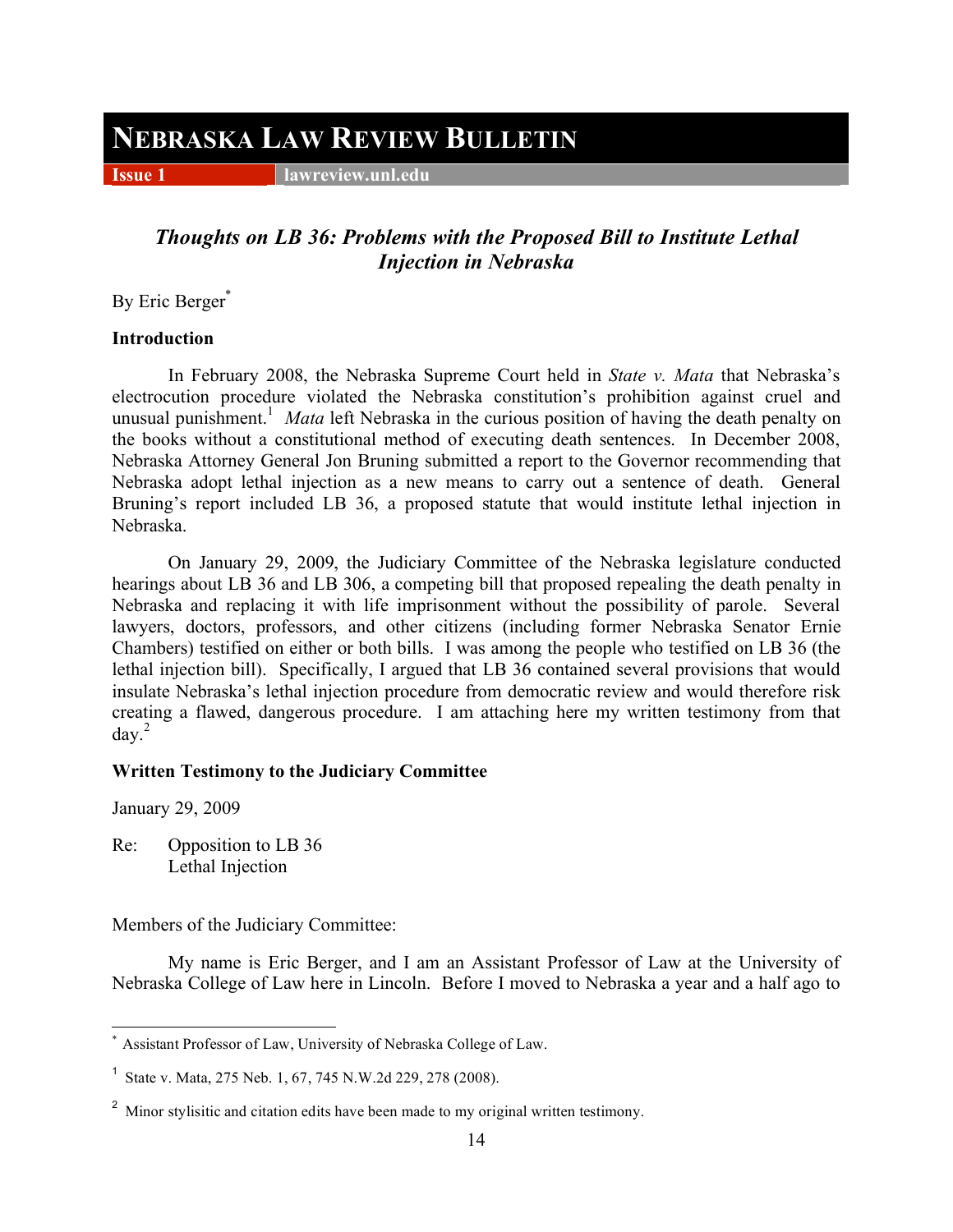teach at the Law College, I was a practicing attorney at a law firm in Washington, D.C. During my time there, I was a member of the legal team representing Michael Taylor in his challenge to the constitutionality of Missouri's lethal injection procedure. I also worked on *Hill v. McDonough*,<sup>3</sup> a United States Supreme Court case holding that death row inmates could challenge the lethal injection procedure by which they would be executed under a provision of the Civil Rights Act known as 42 U.S.C. § 1983. Since coming to the Law College, much of my research has focused on lethal injection, including an article being published this May in the *Yale Law and Policy Review*.

Since moving to Nebraska, I have been struck by this state's proud tradition of open government. Nebraska, more so than most states in my experience, prides itself on transparent and deliberate governance. These important values are reflected, among other places, in its Criminal History Information Act, its Public Records Laws, and its Open Meetings Act.<sup>4</sup> While I would like to commend the sponsors of LB 36 and this committee for this hearing, I believe LB 36 undermines those important values.

Recent inquiry into some lethal injection procedures' poor design and implementation demonstrates that lethal injection is not the humane and simple method of execution many people have assumed it to be. To the contrary, the commonly used drugs (sodium pentothal, pancuronium bromide, and potassium chloride) are now generally understood to create a significant risk of excruciating pain, especially if they are not carefully administered in a welldesigned procedure by qualified medical personnel. Due to these risks, executions are or have been on hold in multiple jurisdictions across the country as courts, legislatures, and governors reevaluate current procedures. Indeed, federal courts in California, Missouri, and Tennessee have found that existing lethal injection procedures are unconstitutionally dangerous. Botched executions, administrative reviews, and constitutional challenges have also halted or significantly delayed executions in numerous other states including Arizona, Delaware, Florida, Maryland, North Carolina, Ohio, Oklahoma, and Virginia.

Many of the problems at issue in those cases and identified by those courts result from the legal and administrative process by which lethal injection protocols have been designed and implemented. Like many complex government undertakings, the administrative process used to adopt lethal injection protocols helps determine the quality of the resulting execution procedures. But in most states lethal injection has not been adopted through careful study and deliberation, but rather by mimicking other states' procedures in almost total secrecy. The widespread threedrug protocol was initially developed in Oklahoma in 1977 and has since been adopted by numerous states without sufficient understanding of the drugs and their risks. Rather than consulting with experts, seeking public opinion, and engaging in considered analysis, states have thoughtlessly copied Oklahoma's three-drug approach. This almost blind adoption of the Oklahoma protocol is ironic, given that the creator of that protocol today expresses shock that it

 <sup>3</sup> 547 U.S. 573 (2006).

<sup>4</sup> *See* NEB. REV STAT. §§ 29-3501 to -3528 (Reissue 2008); NEB. REV. STAT. §§ 84-712 (Reissue 2008); NEB. REV. STAT. §§ 84-1408 to -1414 (Reissue 2008).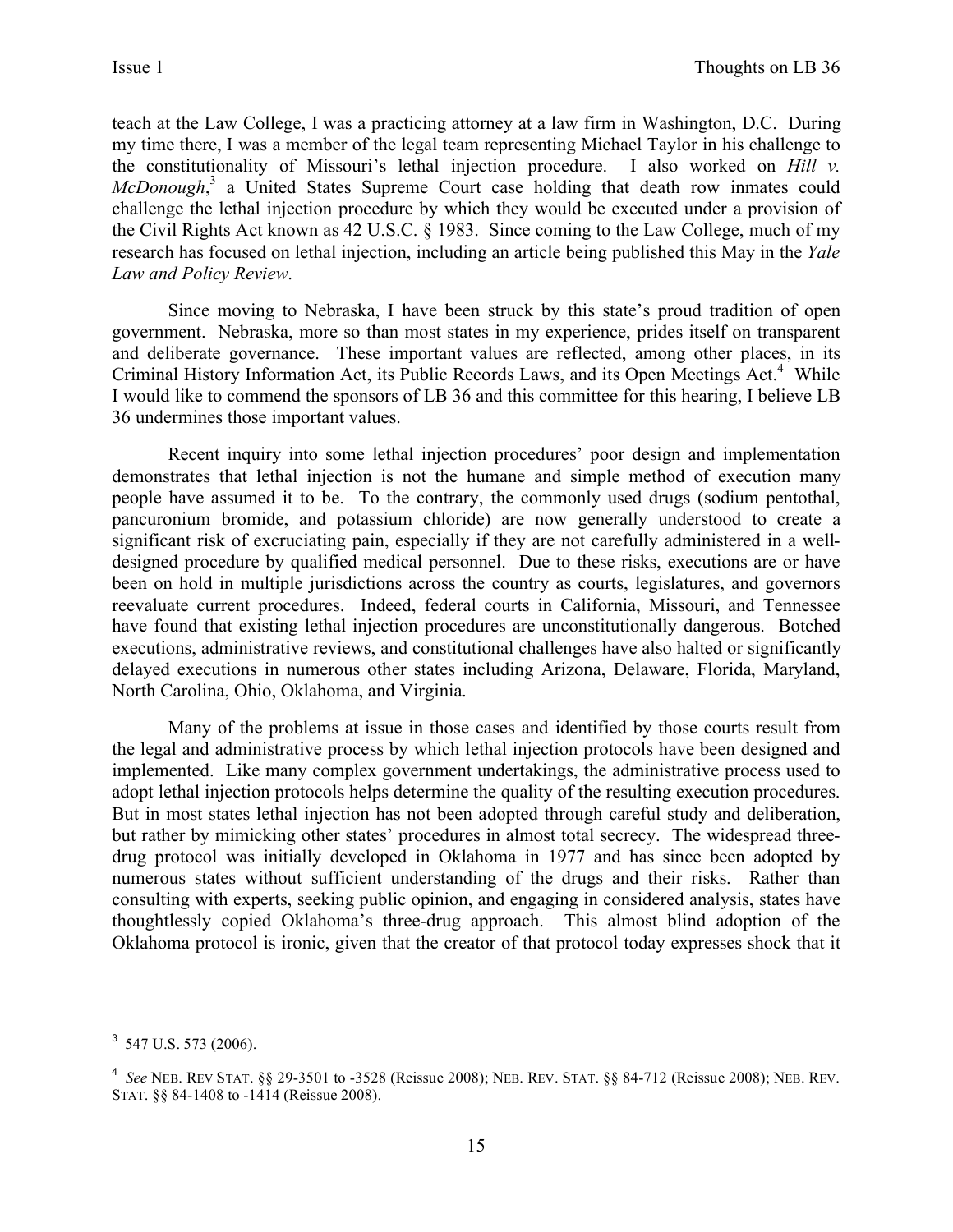is not performed by doctors but by individuals with little understanding of the dangers posed by the drugs. $5$ 

Respectfully, I submit that LB 36 replicates many of the mistakes made in these other states. The veil of secrecy obscuring the lethal injection protocol in LB 36 is contrary to Nebraska's commitment to open government and risks creating a dangerous and unconstitutional execution procedure. Additionally, the bill's numerous flaws will almost certainly generate prolonged litigation that will delay executions and cause great expense to Nebraska taxpayers.

#### **Problematic Provisions in LB 36 Undermining Open Government in Nebraska**

#### *Section 83-965 ¶ 4 (exemption from APA requirements)*

This provision exempts the execution protocol from the requirements of the Administrative Procedure Act. In so doing, this provision not only denies Nebraskans important information about how their government carries out its most solemn task, but also likely will result in a flawed execution procedure. To be performed properly, lethal injection requires expert input, a comprehensive protocol, qualified and well-trained personnel, defined contingency plans, careful recordkeeping, and a level of professionalism absent in many states. The deliberative processes fostered by the Administrative Procedure Act are essential to ensure that execution procedures possess these necessary attributes.

From my own experience litigating the *Taylor v. Crawford* case in Missouri, I can testify firsthand to the problems that arise when a state designs and implements a protocol in secret. When my colleagues and I litigated *Taylor*, Missouri's lethal injection procedure operated in near-total secrecy. The state had delegated the entire matter to the Director of the Department of Corrections, just as LB 36 proposes to do.<sup>6</sup> However, the director had no medical background and knew nothing about the drugs involved. He therefore delegated the procedure to a surgeon, but he did not oversee that surgeon to keep himself apprised of how executions were carried out. The *Taylor* court found that the surgeon had arbitrarily and dangerously lowered the dose of anesthetic given to inmates and that he was incompetent to perform executions. Moreover, because the state had delegated complete authority to him, the court expressed concern that "there are no checks and balances or oversight" over the execution procedure.<sup>7</sup> Significantly, the court concluded that Missouri's procedure was unconstitutional in large part because of the state's failure to give careful consideration to its protocol in the first place. By hiding its execution procedure from the public and exempting it from normal APA processes, LB 36 makes the same kind of mistakes that got Missouri into trouble.

<sup>—&</sup>lt;br>5 *See* Deborah W. Denno, *The Lethal Injection Quandary: How Medicine Has Dismantled the Death Penalty*, 76 FORDHAM L. REV. 49, 68-69 (2007).

<sup>6</sup> *See* LB 36, § 83-965, ¶ 2, 101st Leg., 1st Sess. (Neb. 2009) ("The Director shall create, modify, and maintain a written execution protocol . . . ").

<sup>&</sup>lt;sup>7</sup> Taylor v. Crawford, No. 05-4173-CV-C-FJG, 2006 WL 1779035, at  $*7$  (W.D. Mo. June 26, 2006).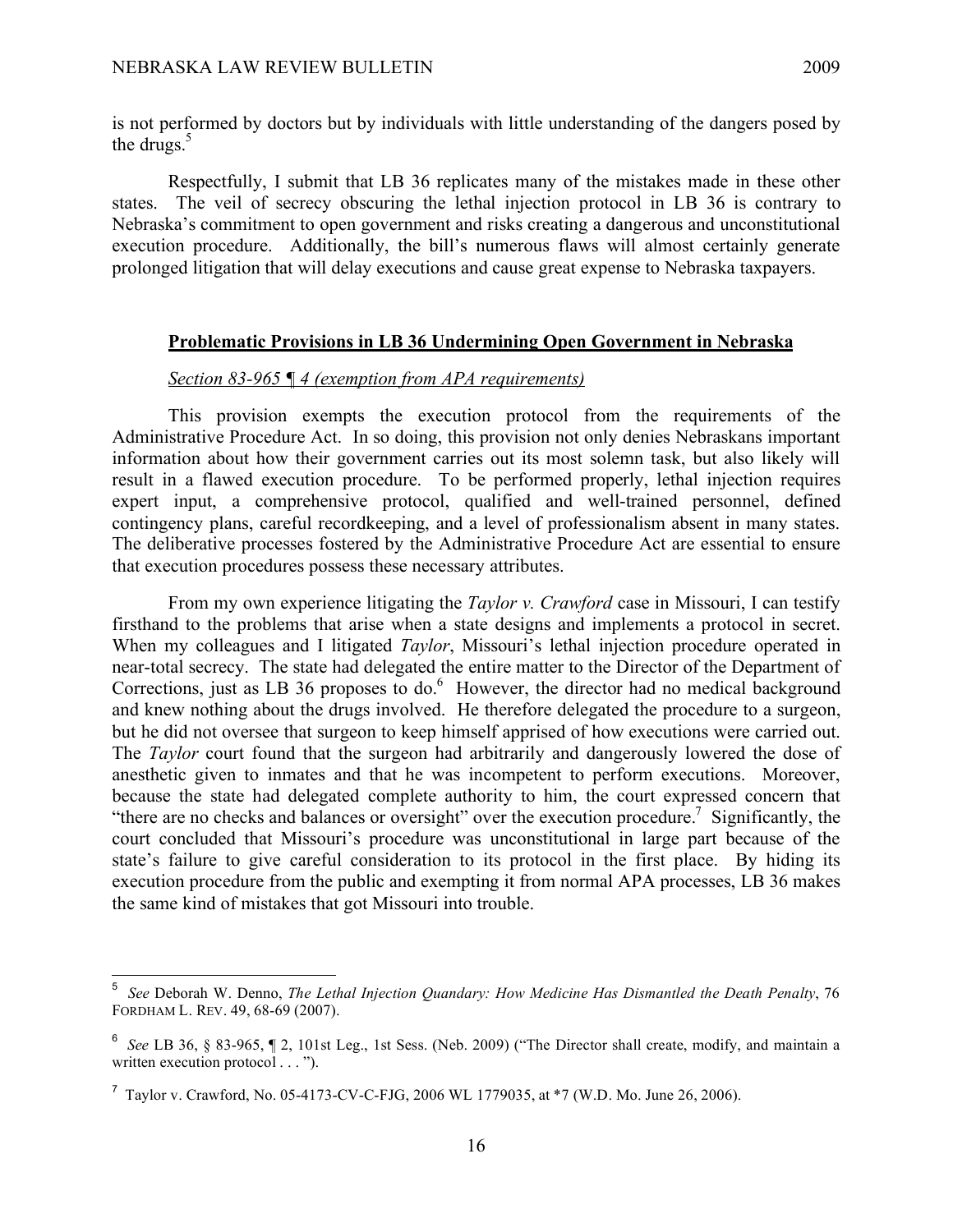Unsurprisingly, courts also cite this lack of deliberation as reason to give less deference to state execution procedures. For instance, when California "tweaked" its execution protocol to try to comply with a federal court's concerns, the reviewing court focused on the superficial nature of the revision process. Unsurprisingly, the court found California's mere "tweak" to be an insufficient substitute for an open, deliberative, and thorough review. In other words, the court found that the failure to carefully deliberate was evidence of the "pervasive lack of professionalism" that plagued California's lethal injection procedure.<sup>8</sup> As a result, the court explained:

> a thorough review of the lethal-injection protocol, including, *inter alia*, the manner in which the drugs are injected, the means used to determine when the person being executed has lost consciousness, and the quality of contemporaneous records of executions, such as execution logs and electrocardiograms, likely will be necessary. To be meaningful, such a review may require consultation with independent experts and with other jurisdictions, and it must be undertaken with an openness to the idea of making significant improvements in the 'infrastructure' of executions.<sup>9</sup>

In short, the "meaningful" review contemplated by the court is precisely the type of deliberative process that states try to foster in Administrative Procedure Acts.

Along similar lines, a Tennessee federal court found that state's lethal injection procedure unconstitutional, in part because the Commissioner of Corrections ignored recommendations of a committee that had consulted experts and proposed significant changes to Tennessee's protocol. Given that this commissioner had not consulted his own experts or offered credible reasons for rejecting the recommendation of a panel that had given the matter substantial attention, the court determined that the procedure the commissioner insisted on retaining deserved no judicial deference.<sup>10</sup> A Nebraska execution protocol adopted without the benefit of administrative procedures would similarly be undeserving of judicial deference.

#### *Section 83-965 ¶ 5 (execution protocol "shall not be made available")*

This provision continues the policy of concealment by stipulating that no part of the execution protocol shall be made available to any person without the express authorization of the Director of Correctional Services or an order from the Lancaster County District Court issued for good cause. Just like the APA provision, this provision hides the execution protocol from public view, thereby making it more likely that it will be poorly designed and administered.

An execution protocol specifies the state's intended procedures for carrying out death sentences and therefore is a matter of public importance. Many states have attempted to keep their protocols secret, but courts frequently order that they be made public, at least for litigation

 <sup>8</sup> Morales v. Tilton, 465 F. Supp. 2d 972, 980 (N.D. Cal. 2006).

<sup>&</sup>lt;sup>9</sup> *Id.* at 983 (internal quotation marks and citations omitted).

<sup>10</sup> *See* Harbison v. Little, 511 F. Supp. 2d. 872, 895-98 (M.D. Tenn. 2007).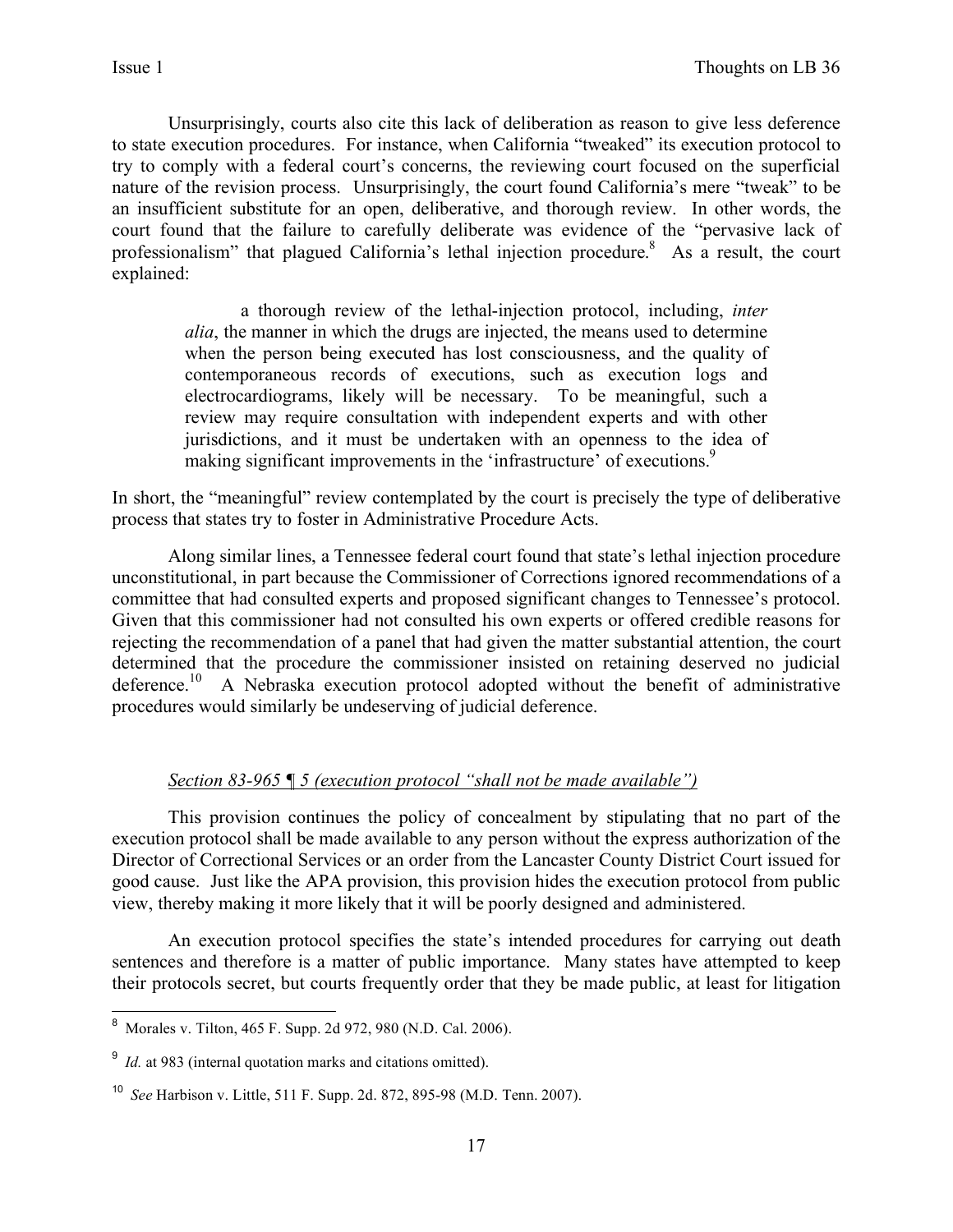purposes. Indeed, reviewing courts have condemned the states' insistence on secrecy.<sup>11</sup> Moreover, in the face of heightened public concern over lethal injection, some states' protocols, including California, Delaware, Oklahoma, and Texas's, appear on the internet. Given Nebraska's commitment to open government and sunshine, I respectfully suggest that if Nebraska does adopt a new method of execution, it make its own execution protocol similarly available.

One lesson from litigation around the country is that the safety (and therefore the constitutionality) of execution procedures hinges not only on the four corners of the written protocol, but also on how the protocol is administered. In several states there is evidence that the written protocols have been implemented in a careless, unprofessional, and haphazard fashion, thus strongly suggesting the possibility of a constitutional violation. LB 36's efforts to hide not just the creation but also the implementation of the protocol from public view will threaten to create similar problems here in Nebraska.

Indeed, in addition to making it look like Nebraska has something to hide, this provision would likely be ineffective. In most circumstances, litigants challenging a lethal injection procedure in federal court would have the right under the Federal Rules of Civil Procedure to obtain full discovery into an execution method. The United States Supreme Court's recent decision in *Baze v. Rees* itself contemplates this discovery by requiring an inquiry into whether a given state's procedure is "substantially similar" to Kentucky's.<sup>12</sup> Moreover, because death row inmates possess an Eighth Amendment right protecting them against excruciating executions, they likely also have an interrelated due process right to know how they will be executed. This makes sense, because without knowing the method of execution, the inmate would have no way of protecting his Eighth Amendment right.

#### *Section 83-965 ¶ 3, et seq. (no provision for qualified personnel)*

As noted above, the safety and constitutionality of lethal injection hinges largely on the quality of the people administering it. It is undisputed that the three-drug protocol causes excruciating pain if it is not administered properly,<sup>13</sup> so it is essential that the state use qualified personnel to administer these drugs.<sup>14</sup> LB 36, once again, hides the ball, by offering no indication of how the execution team members might be selected or what their qualifications, competence, or training might be.

 <sup>11</sup> *See, e.g.,* Oken v. Sizer, 321 F.Supp. 2d 658, 664 (D. Md. 2004) ("Fundamental fairness . . . requires that the execution protocol that will regulate an inmate's death be forwarded to him in prompt and timely fashion.").

<sup>12</sup> Baze v. Rees, 128 S. Ct. 1520, 1537 (2008).

<sup>13</sup> Mark Dershwitz & Thomas K. Henthorn, *The Pharmacokinetics and Pharmacodynamics of Thiopental as Used in Lethal Injection*, 35 FORDHAM URB. L.J. 931, 931 (2008); Frank Romanelli et al., *Issues Surrounding Lethal Injection as a Means of Capital Punishment*, 28 PHARMACOTHERAPY 1429, 1433 (2008).

<sup>&</sup>lt;sup>14</sup> Other methods of lethal injection would also need to be properly implemented by qualified personnel. Because the Attorney General's Report seems to anticipate the adoption of the three-drug method, my discussion focuses on that method.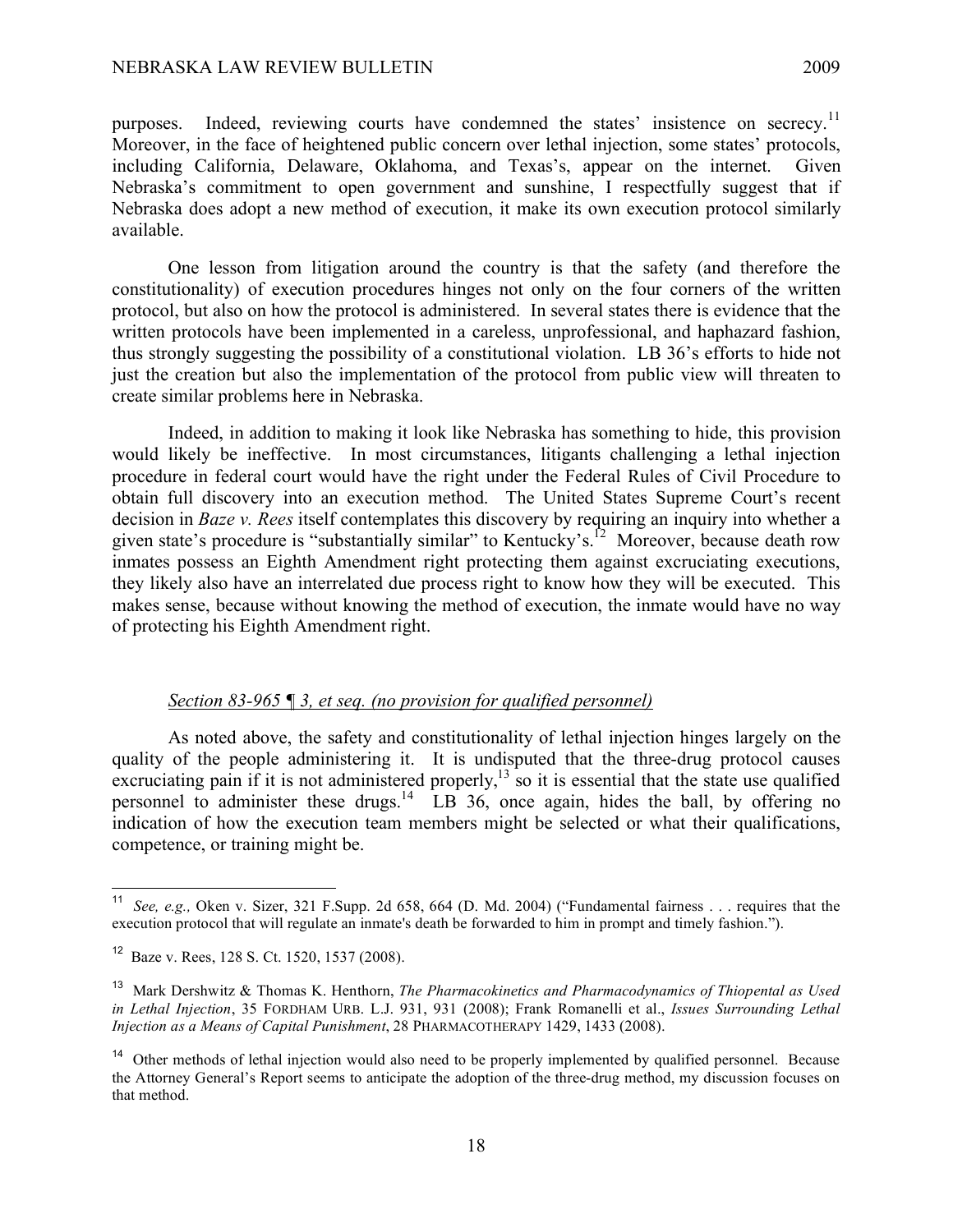To give just one example, § 83-965 ¶ 3 provides no indication what level of training will be required (if any) for the person who does the consciousness check. (It only vaguely states that "a determination sufficient to reasonably verify that the prisoner is unconscious be made before the administration of any additional substances.") But consciousness can only reliably be checked by a person with training in anesthesiology.<sup>15</sup> LB 36's consciousness check is therefore inadequate without assurance that it will be performed by a qualified person. Indeed, because LB 36 hides so much of the design and implementation of the protocol from public view, there is no way to know whether any steps of the procedure will be performed by competent personnel. This lack of assurance itself is likely to generate litigation.

#### *Section 83-967 (confidentiality of participants)*

I am very sympathetic to the state's need to protect the identity of the execution team members. If Nebraska does adopt a new method of execution, I agree entirely that the state can and should protect the executioners' identities. That being said, § 83-967 as currently drafted is so vague and overbroad as to likely violate the First Amendment.

Paragraphs 2 and 3 in particular forbid not only disclosure of the identity of execution team members, but also the disclosure of "any information reasonably calculated to lead to the identities" of the execution team members. Paragraph 3 goes so far as to criminalize such disclosure. In so doing, it violates the First Amendment's freedom of speech. It would be almost impossible for somebody to know in advance what would constitute "information reasonably calculated to lead to the identities" of execution team members. That language could mean one thing to one person and another thing to someone else. It could also be used to prosecute, for instance, members of the media for truthfully reporting on lawfully obtained information about execution team competence, even if such a report disclosed no one's identifying information, such as name, address, or employer. Such vagueness and overbreadth likely violate the First Amendment, because they chill constitutionally protected speech.<sup>16</sup>

In addition to raising serious constitutional concerns, these provisions are also bad policy. If the provisions are interpreted broadly, they could insulate from disclosure even the most basic information about execution personnel's training and qualifications. Missouri, for instance, refused to disclose whether a team member had ever been disciplined or had a medical license revoked on the ground that it was identifying information—but obviously such information is directly relevant to the safety of the execution procedure. Collectively, then, these provisions further insulate the most important details of the execution procedure from public view. If most information about the execution team members were secret, the public would have no way to learn of executioner malfeasance, and the state would have less incentive to find and properly train competent people.

 <sup>15</sup> *See, e.g.,* Dershwitz & Henthorn, *supra* note 13, at 949.

<sup>16</sup> *See, e.g.*, Coates v. City of Cincinnati, 402 U.S. 611, 614 (1971); Florida Star v. B. J. F*.*, 491 U.S. 524, 530-41 (1989).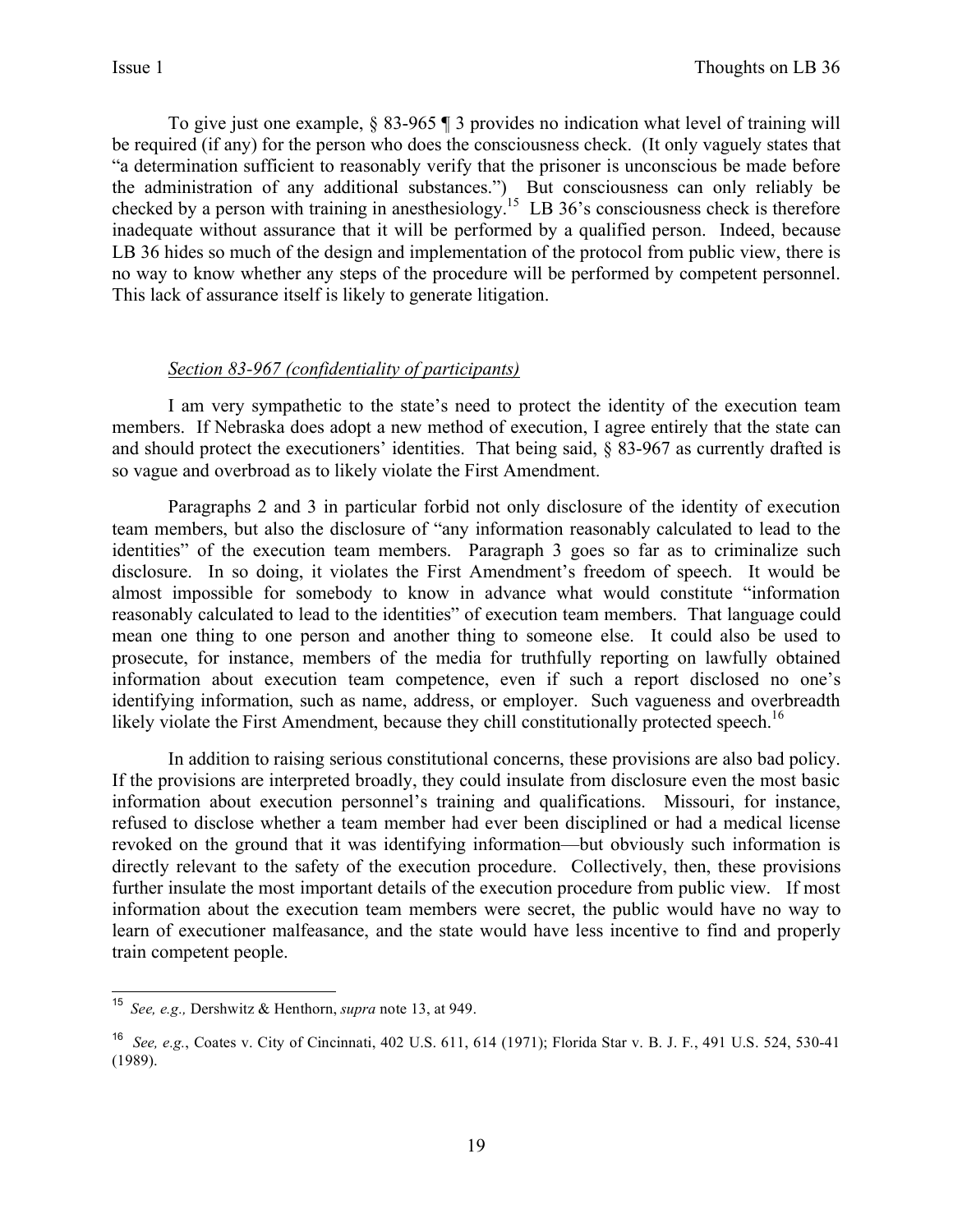It is important to emphasize that litigants and the public in general can receive important information without learning the names, addresses, or other identifying information about the execution team members. This was the case in Missouri. Under the court's supervision, we were able to learn about the surgeon's incompetence and misconduct without ever receiving any identifying information, such as his name, address, or place of work. Discovery agreements and protective orders in other states also have ensured that the executioners' identities remain anonymous while litigants still get the information they need. In the event that Nebraska does adopt a new method of execution, it would be constitutionally permitted to protect the identity of its execution team members. However, as currently drafted, § 83-967 is so vague and overbroad that it offends the First Amendment and invites needless litigation.

#### *The Problem of Pancuronium*

Though LB 36 does not specify the drugs that will be used, the Attorney General's Report suggests a preference for the three-drug protocol. The second drug in this protocol is pancuronium bromide, which completely paralyzes the inmate. The use of pancuronium in executions contributes to the lack of transparency and openness, because it conceals all suffering from witnesses, including the execution team itself. Additionally, the use of pancuronium greatly complicates litigation challenging lethal injection, because the plaintiff can always point to the pancuronium as the reason why apparently peaceful past executions might still have been painful. The inclusion of pancuronium, then, not only greatly increases the risk that the inmate will suffer undetected pain, but also increases the likelihood that time-consuming litigation will stall executions at significant expense to the state.

#### **The Limited Scope of** *Baze v. Rees*

Before concluding, it is worth emphasizing that the Supreme Court's decision in *Baze v. Rees* resolved only the constitutionality of the Kentucky procedure at issue in that case. While it did set a legal Eighth Amendment standard against which all lethal injection protocols will be judged, the constitutionality of a given state's procedure depends on how that state implements its own protocol. As noted above, this turns heavily on the details of implementation, including the training and competence of the execution team members. Significantly, the plaintiff's lawyers in *Baze* had failed to gather virtually any important information about how the Kentucky protocol actually worked in practice.<sup>17</sup> *Baze* was therefore an easy case, because there was no evidence of malfeasance or maladministration. It would be a mistake, though, to assume that litigation in all other states using the same drugs would necessarily be resolved the same way.

Because the constitutionality of each state's procedure is fact specific, litigation is ongoing in numerous states, and courts are permitting discovery into the details of those states' procedures. Discovery into the implementation of lethal injection protocols has been ongoing recently in challenges to the lethal injection procedures in Arizona, Ohio, Oklahoma, and the federal government. It is therefore important to understand that merely trying to copy the

 <sup>17</sup> *See Baze*, 128 S.Ct at 1527-28.